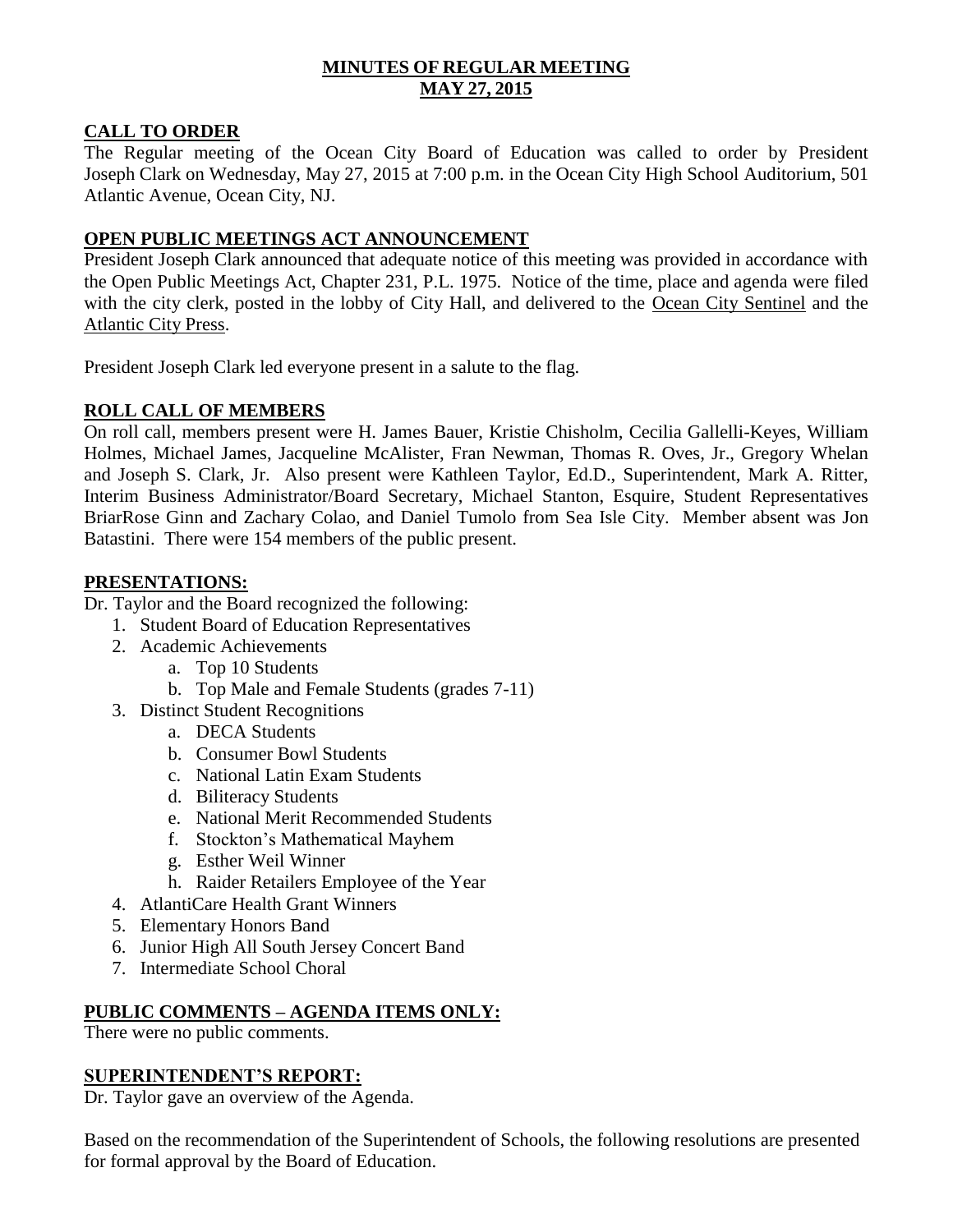*Motion by Ms. Gallelli-Keyes, seconded by Mrs. McAlister, the Board of Education approved the following Superintendent's recommendations by "roll call vote."* 

*Motion carried unanimously, except as noted below, as well as a vote to abstain from Mr. Holmes on the entire full Board agenda.*

## **G. AGENDA - ANNUAL SCHOOL YEAR APPROVALS**

- 1. Designation of Board Secretary The Board approves Timothy E. Kelley as the Board Secretary for the 2015-16 school year.
- 2. Designation of Custodian of Records

The Board approves, in accordance with the Open Public Records Act, to appoint the Business Administrator/Board Secretary as the 2015-16 Custodian of Records and the Superintendent of Schools as Sub-Custodian of Records should the Custodian be absent and to approve the District Open Public Records Act request form for the 2015-16 school year.

- 3. Designation of Treasurer of School Monies The Board approves Frank Donato as Treasurer of School Monies for the 2015-16 school year at the annual salary of \$3,000.
- 4. Designation of Official Newspaper

The Board approves the Ocean City Sentinel as the official newspaper. The Press of Atlantic City may be used when there is a deadline to be met. The Courier News shall be used solely for cooperative purchasing with Educational Data Services, Inc.

5. Implement Budget

The Board authorizes the Superintendent and the Business Administrators to implement the 2015-16 budget, once authorized and finalized, pursuant to local and state policies and regulations.

6. Authorization to Invest Monies

The Board approves the Business Administrator as authorized to invest monies in federally approved and State Governmental Unit Deposit Protection Act authorized banks with the award to be given to the bank quoting the highest return.

7. Designation of Transfer Authority

The Board approves, as provided by N.J.S.A. 18A: 22-8.1, the Superintendent or designee be designated to approve such line item budget transfers, as are necessary between Board of Education meetings, and that such transfers shall be reported to the Board of Education, ratified and duly recorded in the minutes of the next regular meeting.

8. Resolution Authorizing Payment of Bills

The Board authorizes the School Business Administrator and the Superintendent of Schools to issue payment of bills in-between meetings for emergent issues, said bills will be presented for approval at the next scheduled Board of Education meeting.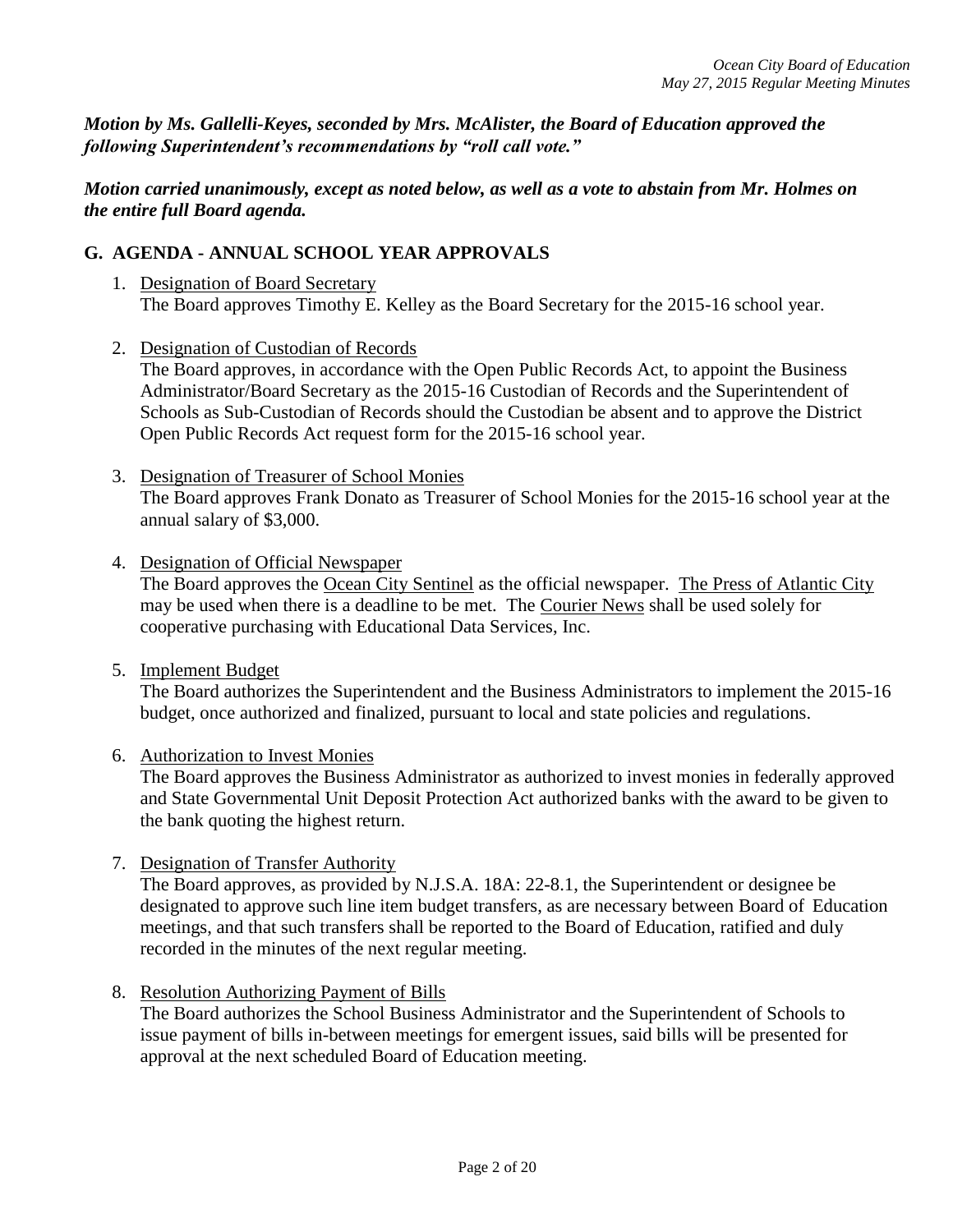9. Annual Establishment of Petty Cash Funds

The Board approves in accordance with Board of Education Policy #3451, Petty Cash, the establishment of revolving petty cash funds in the care of the following persons and in the following amounts for the 2015-16 school year:

| School Business Administrator/Board Secretary | \$400 |
|-----------------------------------------------|-------|
| Each Building Principal                       | \$300 |
| Child Study Team                              | \$300 |

- 10. Designation of Bank Depositories and Check Signatories (Attachment #G.10) The Board approves the Designation of Bank Depositories and Check Signatories.
- 11. Resolution Authorizing Tax Shelter Providers (Attachment #G.11) The Board approves the 403(b) Tax Shelter providers, 403(b) Plan Document and 457 Tax Shelter Providers.
- 12. Resolution Appointing Timothy E. Kelley, Business Administrator, as the Qualified Purchasing Agent (Attachment #G.12)

The Board approves the resolution appointing Timothy E. Kelley, Business Administrator, as the Ocean City Board of Education Qualified Purchasing Agent for the 2015-16 school year in accordance with the provisions of N.J.S.A. 18A-1 et. Seq.

- 13. Resolution Authorizing the Use of N.J. State Contract Vendors (Attachment #G.13) The Board approves the resolution authorizing the Procurement of Goods and Services through the New Jersey Division of Purchase and Property State Contract for the 2015-16 School Year.
- 14. Professional Services Limitations

The Board approves, for the 2015-16 school budget year, the maximum dollar limit for professional services of \$150,000 for school physician and various neurological, behavioral, psychological and related services, \$160,000 for legal services, \$30,000 for auditing services, \$54,000 for Architect of Record, engineering and environmental services, \$30,000 for homebound tutoring services and \$30,000 for employee benefits agent.

#### 15. Substitute Pay Rates

The Board approves the following substitute pay rates for the 2015-16 school year:

| Teacher                                     | \$85/day                                       |
|---------------------------------------------|------------------------------------------------|
| Summer School Teacher                       | \$18/hour                                      |
| <b>Short Term Leave Replacement Teacher</b> | \$160/day up to 89 days                        |
| Long Term Leave Replacement Teacher         | Professional Employees' Association Agreement, |
|                                             | 90 days or more                                |
| School Nurse                                | \$125/day                                      |
| <b>Extension School School Nurse</b>        | \$20/hour                                      |
| Summer School School Nurse                  | \$20/hour                                      |
| Technical/Craftsman/Maintenance Substitute  | \$17/hour                                      |
| Secretary                                   | \$15/hour                                      |
| Custodian                                   | \$15/hour                                      |
| Nurse's Aide                                | \$17/hour                                      |
| Aide                                        | \$12/hour                                      |
| Food Service Worker                         | $9/h$ our                                      |
|                                             |                                                |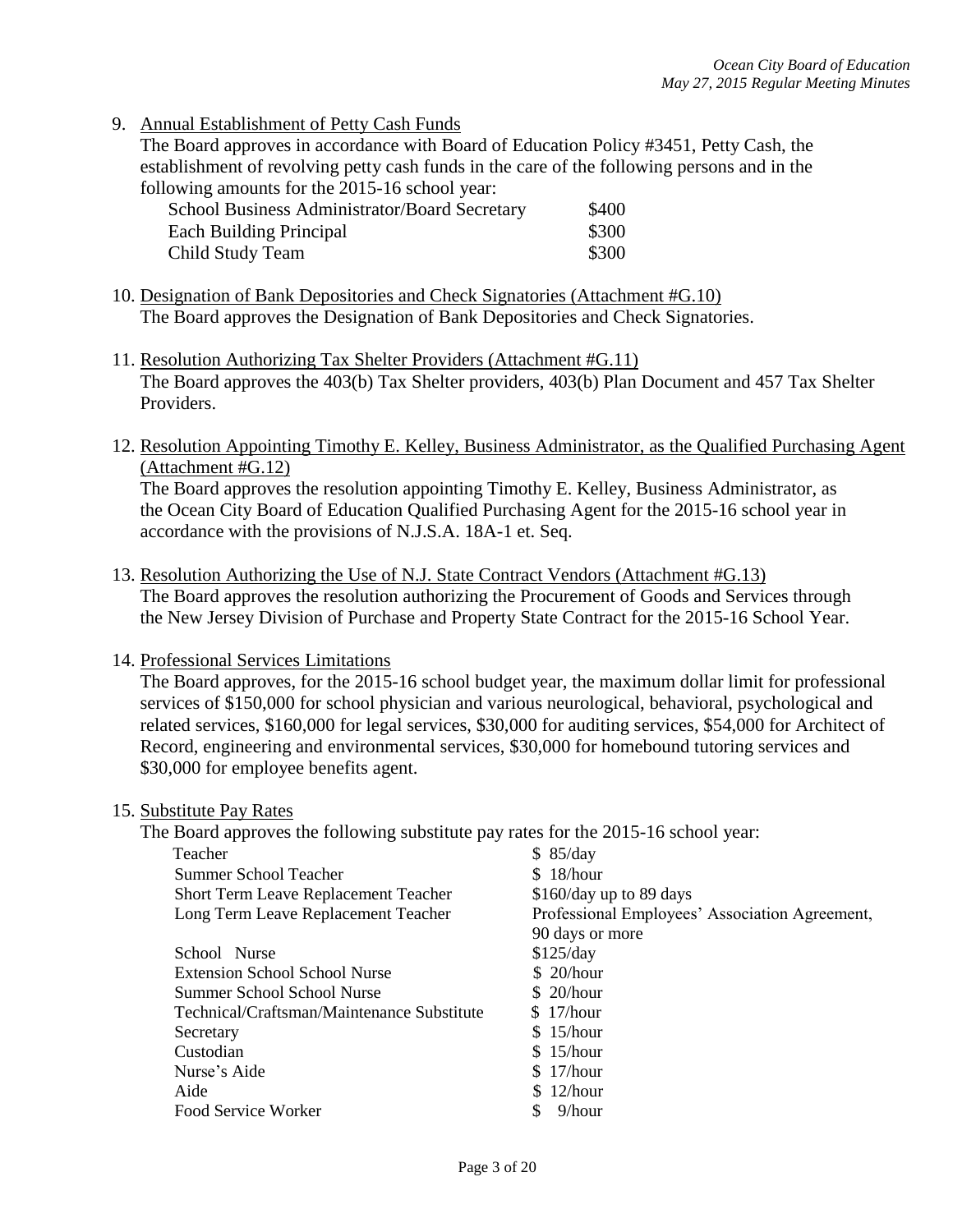16. Board of Education Policies

The Board adopts the Rules for Board Governance (Bylaws, Policies, Regulations and Mandatory Regulations) for the 2015-16 school year.

- 17. Curricula, Assessment Plan and Textbooks (Attachment #G.17) The Board adopts the Ocean City School District K-12 curricula, assessment plan and textbook list for the 2015-16 school year.
- 18. Code of Student Conduct (Attachment #G.18) The Board approves the attached School District's K-12 Code of Student Conduct.
- 19. Principal Evaluation Model and Rubric (Attachment #G.19) The Board approves Dr. James Stronge's Leadership Effectiveness Performance Evaluation System and the attached rubric as the School District's Principal Evaluation Instrument for the 2015-16 school year.
- 20. Teaching Evaluation Framework and Rubric (Attachment #G.20) The Board approves Charlotte Danielson's Framework for Teaching and the attached rubric as the School District's Teacher Evaluation Instrument for the 2015-16 school year.
- 21. Ocean City District Plans/Manuals

The Board adopts the Integrated Pest Management Plan, Indoor Air Quality Plan, Purchasing Manual, Comprehensive Equity Plan, Comprehensive Maintenance Plan, Mentoring Plan, Student Dismissal Plan, Emergency Crisis and Management Plan, Internal Controls Plan and Standard Operating Procedures, District Position Control Roster, Affirmative Action Plan, Student and Staff Handbooks, Employee Handbook, Student Teacher Handbook, Substitute Teacher Handbook, Teacher Evaluation Handbook, Administrative Evaluation Handbook and Athletic Coaches Handbook.

22. Insurance Risk Manager

The Board approves the McMahon Agency to provide Insurance Risk Manager Services for the 2015-16 school year.

23. Employee Benefits Agent

The Board approves Brown & Brown Benefit Advisors as the Employee Benefits Agent for the 2015-16 school year for the annual fee of \$30,000.

24. Policy Service Provider

The Board approves Strauss Esmay Associates LLP to provide Board of Education Policy update services for the 2015-16 school year for the fee of \$4,040.

- 25. Requisition for Taxes (Attachment #G.25) The Board approves the Requisition for Taxes for July 1, 2015 through June 30, 2016.
- 26. Frontline Technologies

The Board approves Frontline Technologies for the following services for 2015-16:

AESOP Software subscription for Substitute Calling Services at a cost of \$9,493.10 Applitrack On-Line Applications subscription at a total cost of \$1,562.20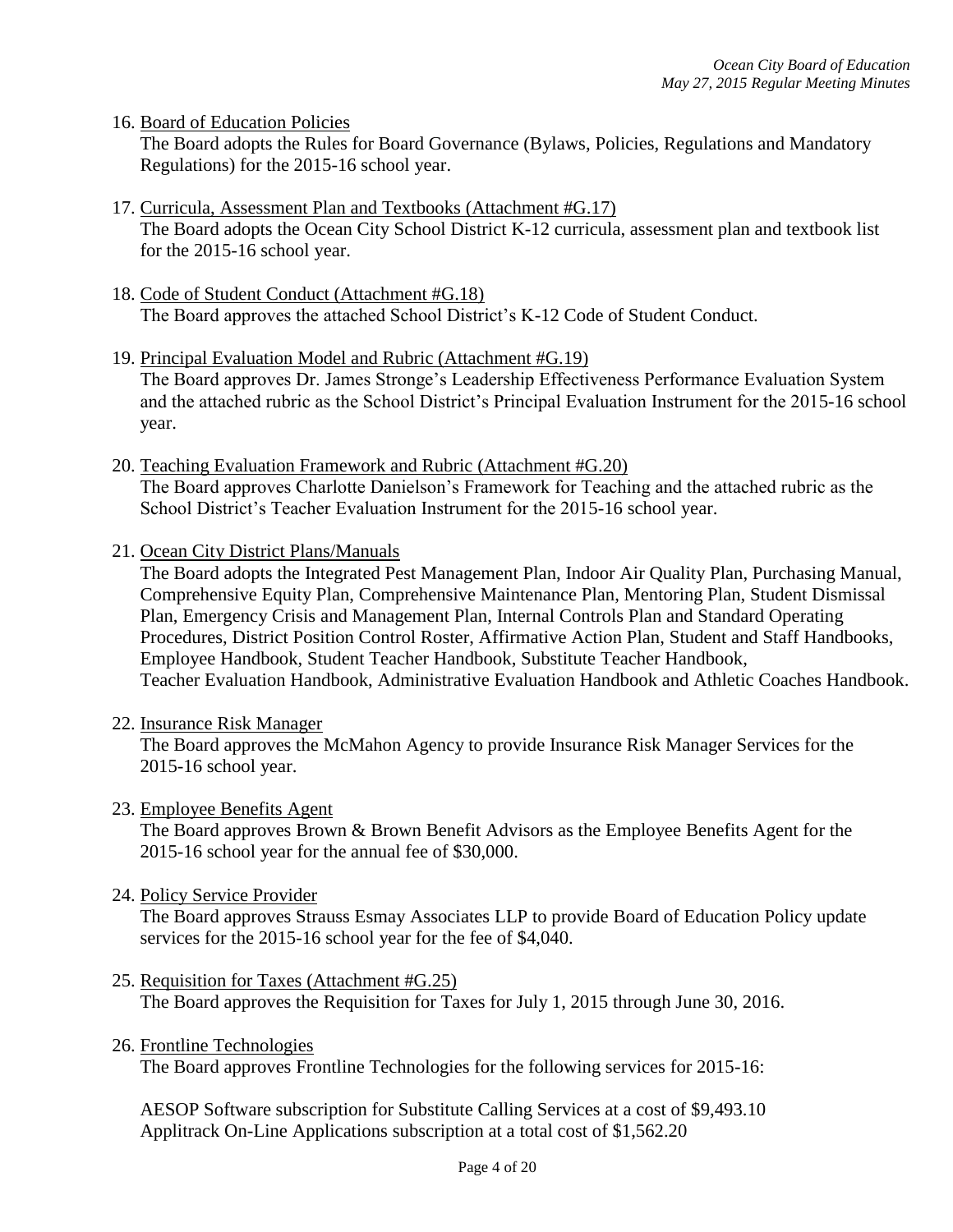#### 27. Interlocal Service Agreement

The Board approves an interlocal services agreement with the Educational Information and Resource Center (EIRC) for technology products and services for the 2015-16 school year.

#### 28. Crisis Prevention/Intervention Contract (Attachment #G.28)

The Board approves the attached Crisis Prevention/Intervention contract between ABC Consultants, L.L.C. and the Ocean City School District, effective September 1, 2015 through June 30, 2016. The rates are as follows:

- \$ 130/per hour Direct and indirect service consultation
- \$1,500/per day Full-Day Crisis Prevention/Intervention Training
- \$750/half day Half-Day Crisis Prevention/Intervention Training
- \$ .55/per mile Travel to/from site of service provision
- 29. Designation of School Physician\*

The Board approves a professional services contract with Jerry Horowitz, D.O. in the amount of \$14,400 for the 2015-16 school year with Dr. Horowitz to serve as the School Physician.

30. Designation of Auditor for the Board of Education\*

The Board approves a professional services contract with the auditing firm of Ford, Scott & Associates in the amount of \$23,900 for the 2014-15 school year audit to be conducted during the 2015-16 school year.

- 31. Designation of Bond Counsel\* The Board approves a professional services contract with the firm McManimon, Scotland & Baumann LLC for bond counsel services at the hourly rate of \$185 for the 2015-16 school year.
- 32. Designation of Labor Counsel\*

The Board approves a professional services contract with the firm of Comegno Law Group P.C. for labor counsel services at the hourly rate of \$175 for the 2015-16 school year with Mark Toscano assigned to serve as Lead Counsel.

#### 33. Designation of Architect\*

The Board approves RYEBREAD Architects to provide service as Architect of Record for the 2015-16 school year.

34. Student Residency Investigator\*

The Board approves DiJoseph Investigations, LLC as Student Residency Investigator at the hourly rate of \$75 for the 2015-16 school year on an as needed basis.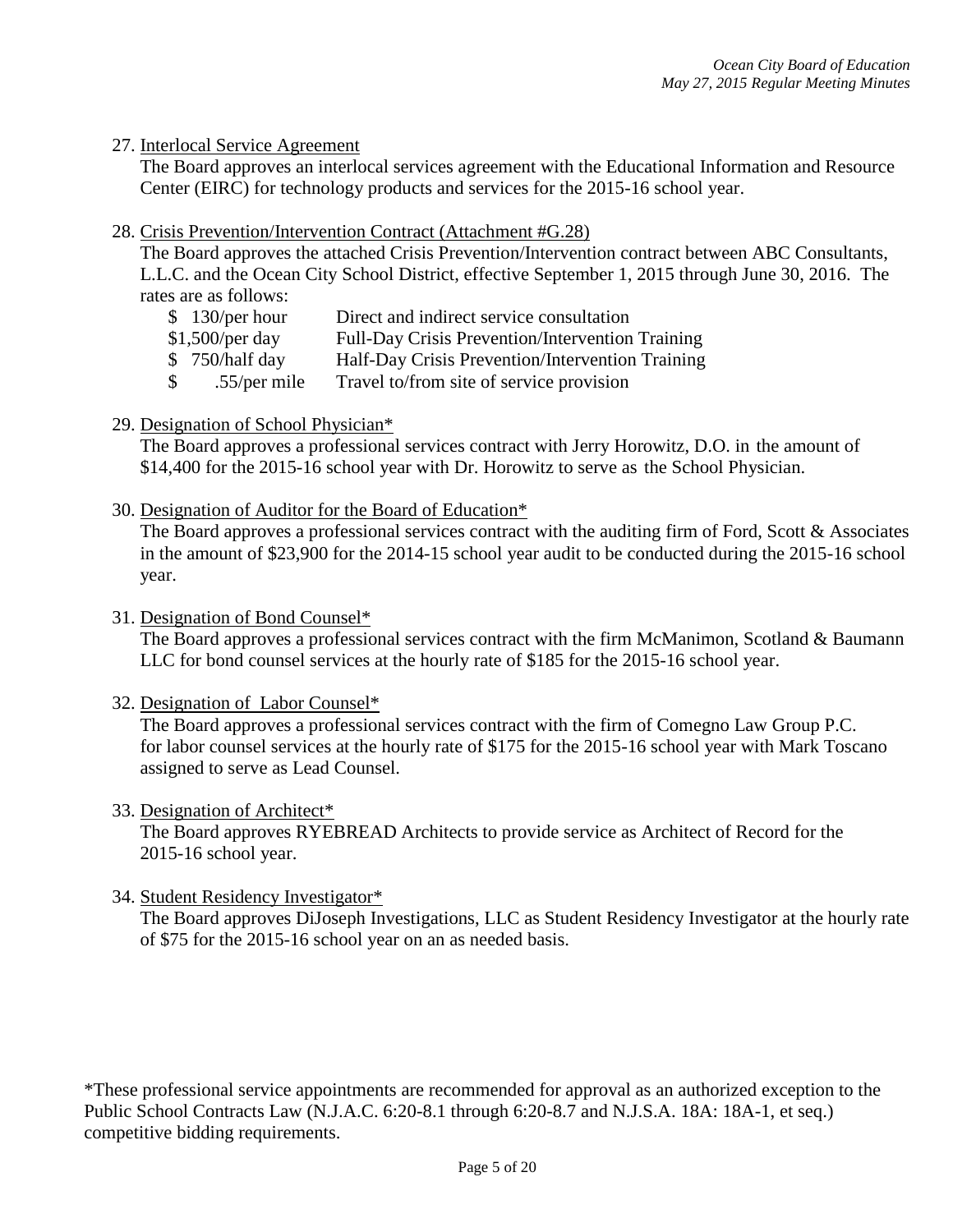35. Designation of Firms for Regulatory Compliance\*

The Board approves the following firms to provide regulatory and environmental compliance activities and services, including but not limited to AHERA, Right-to-Know and Indoor Air Quality, on an as needed basis for the 2015-16 school year:

Brinkerhoff Environmental Coastal Environmental Compliance Epic Environmental Services Indoor Air Solutions RAMM Environmental TTI Environmental, Inc.

36. Designation of Engineering Firms\*

The Board approves the following firms to provide engineering services on an as needed basis for the 2015-16 school year:

| Dante Guzzi Engineering Associates, L.L.C. | Civil Engineering Services                 |
|--------------------------------------------|--------------------------------------------|
| Davinci Group                              | Mechanical/Electrical Engineering Services |
| Kelter & Gilligo Consulting Engineers      | <b>Mechanical Engineering Services</b>     |

37. Occupational Therapy Renewal of Contract (Attachment #G.37)\* The Board approves the attached contract for Deborah L. Huber to provide occupational therapy services for the 2015-16 school year.

38. Physical Therapy Contracts (Attachment #G.38)\*

The Board approves the attached contract for Kristina Bonstead to provide physical therapy services for the 2015-16 school year.

#### 39. Neurological Services\*

The Board approves the following providers for neurological services for the 2015-16 school year on an as needed basis:

| Dr. Russell Abrams      | \$400/per evaluation and report                                                                                                                                                                                                 |
|-------------------------|---------------------------------------------------------------------------------------------------------------------------------------------------------------------------------------------------------------------------------|
| Barbara J. Leech, Ph.D. | Neuropsychological evaluations<br>\$1500/Comprehensive Neuropsychological Evaluation*<br>\$250/per hour - Independent Evaluation<br>\$350/per hour - Trial Preparation and/or Consultation<br>\$200/per hour - Record Review    |
|                         | \$1600/half day (up to four hours) Deposition/Court Appearance<br>\$2900/full day (over four hours) Deposition/Court Appearance<br>*This evaluation includes comprehensive testing, interview, complete report (with diagnosis, |

interpretation, and recommendations), feedback session, and school visit (as needed) \*\*Payment of fees for legal preparation/consultation or appearances is required on or before the date scheduled for the event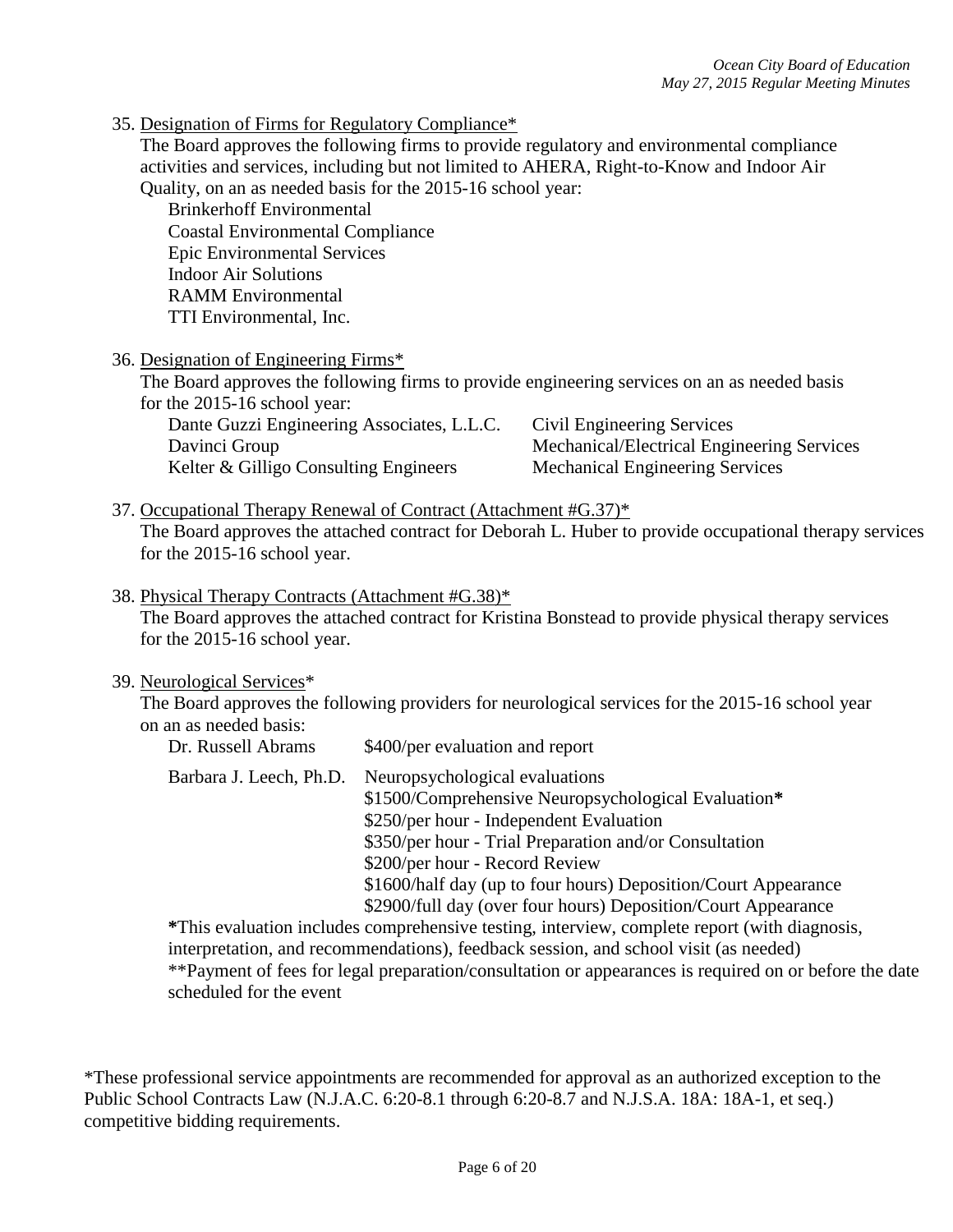Dr. Joseph Marcantuono,

Red Bank Neuro-

Rehabilitation Associates Neuropsychological evaluations

\$3200/Comprehensive Neuropsychological Evaluation\* \$200/per hour - Teleconference fee for IEP meeting exceeding 1 hour \$400/per hour (including travel time) – Depositions \$350/hour - Pre-deposition and pre-trial preparation with/without school district attorney \$400/hour (including travel time) if case preparation is required at the attorney or school district office \$4000/per day - Court appearance, each appearance \$600 - Cancellation fee (if 48 hour is not given) and a 50% cancellation fee for any forensic scheduled services listed above, including

deposition, predisposition preparation meetings or court appearances. **\***The Comprehensive Neuropsychological Evaluation includes review of documents prior to the

initial evaluation, assessment of the client, interviewing the parent or legal guardian, communication with school officials, scoring and interpretation of test data, report preparation,

and feedback to student, family or legal guardian. A one hour teleconference IEP meeting is also included.

40. Psychological Services\*

The Board approves the following psychiatrists for evaluations for the 2015-16 school year on an as needed basis:

Dr. Inua A. Momadu, Shore Behavioral Healthcare, Inc. \$450/per evaluation Dr. Thomas O'Reilly \$450/per evaluation \$100 for missed appointment \$150 for medication management

### 41. Homebound Instruction/Bedside Services Contracts\*

The Board approves the following contracts for the 2015-16 school year:

Alfred I. DuPont Hospital for Children to provide hospital-based bedside instruction at the hourly rate of \$27 and at the hourly rate of \$35 for Special Education Instruction/Rehabilitation.

Educere to provide home instruction services, on an as needed basis, as follows: \$29 an hour for All Major Core Courses and most electives 1,999 per seat for annual Founders Academy Seat License (for those students who are on home instruction for the full year)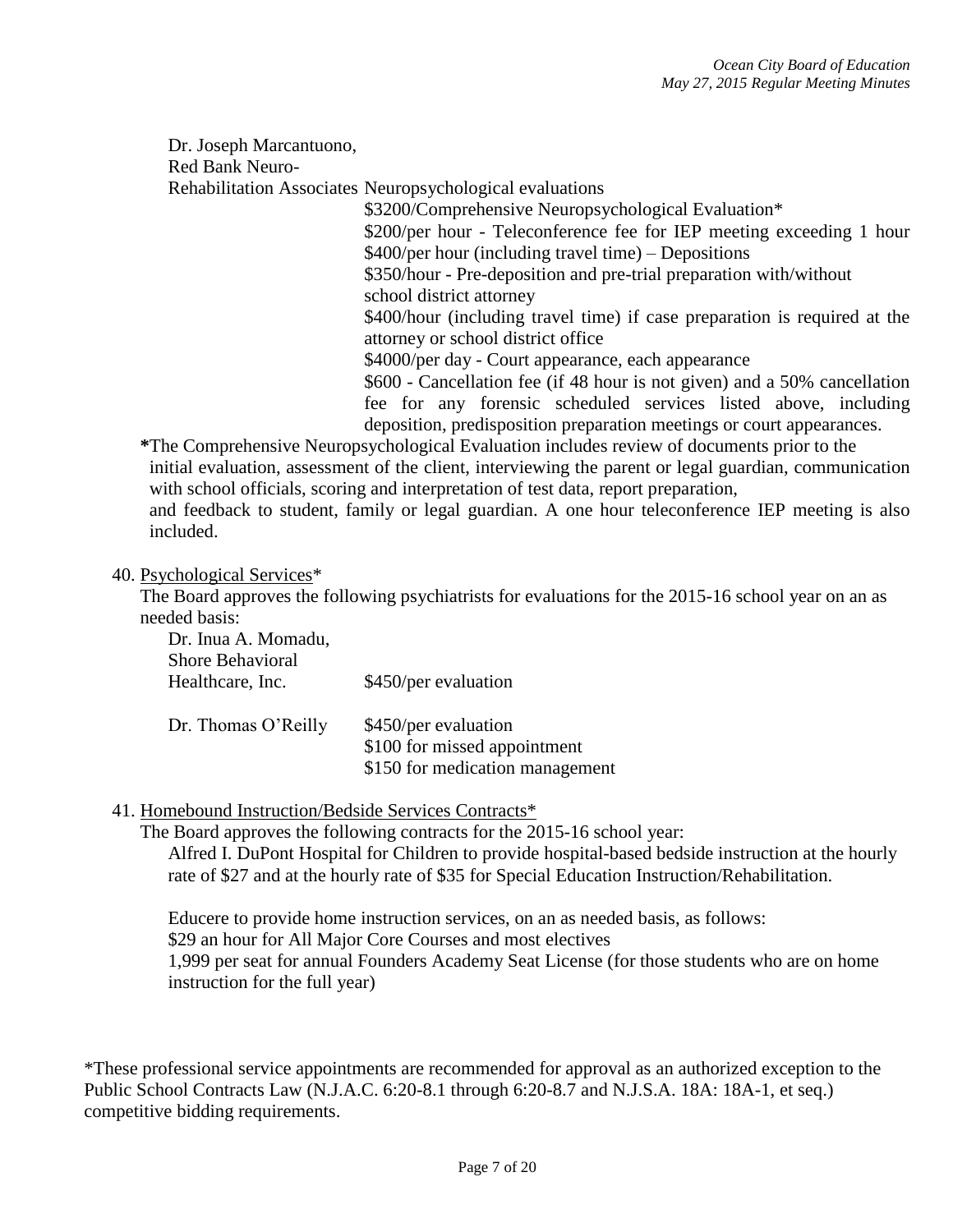Professional Education Services, Inc. to provide homebound instruction for bedside services for \$30/hour at the following locations:

Princeton House Behavioral Health Systems High Focus Centers C.A.R.E.S. Program South Jersey Health Care

#### 42. Behavior Consultant Services (Attachment #G.42)\*

The Board approves the attached Professional Services Contract for Behavior Consultant services provided by Brett DiNovi & Associates, L.L.C. for the 2015-16 school year.

43. Consultation Services (Attachment #G.43)\*

The Board approves the attached professional services contract with Dr. Vincent Winterling, Ed.D., d/b/a Vincent Winterling Ed.D. Consultants to provide consultation services to students for the 2015-16 school year. Cost to be billed to the Sea Isle City Board of Education.

44. Assistive Technology Consultation and Evaluation Services\*

The Board approves the attached professional services contract with Advancing Opportunities to provide evaluations, consultations, assistive technology recommendations and training to staff and students for the 2015-16 school year as follows:

\$880 per evaluation \$115 per hour for training

- 45. Language Translation and Interpretive Services (Attachment #G.45)\* The Board approves Para-Plus Translation Services for language translation and interpretive services for the 2015-16 school year and attached is the rate schedule.
- 46. The Arc of New Jersey Agreement of Services for Planning and Adult Life

The Board approves the Arc of New Jersey Agreement of Services for Planning and Adult Life. This is a transitional program for High School Special Education students, which will concentrate on making the shift from High School to the adult world. These services will be of no cost to the School District.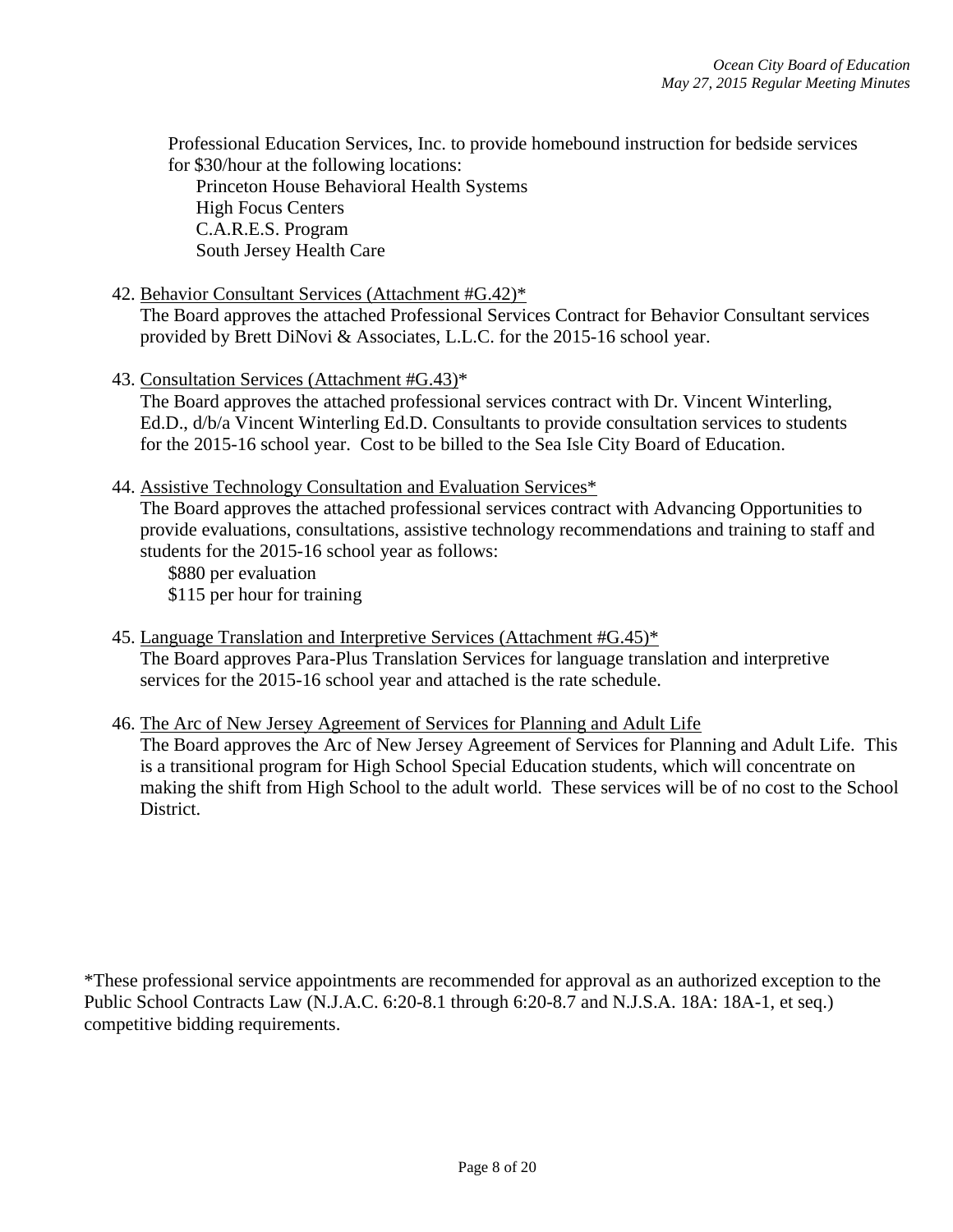# **1. Buildings and Grounds**

## A. Use of Facilities

| Requested By:                                       |                             | The Board approves the following requests for the use of the High School:<br>Cape May County School Boards Association |
|-----------------------------------------------------|-----------------------------|------------------------------------------------------------------------------------------------------------------------|
| Use:                                                | <b>Association Meetings</b> |                                                                                                                        |
| Dates/Times:                                        |                             | June 1, 2015 (Mon), 4:00PM-7:00PM                                                                                      |
|                                                     |                             | October 1, 2015 (Thurs), 4:00PM-7:00PM                                                                                 |
|                                                     |                             | November 10, 2015 (Tues), 4:00PM-7:00PM                                                                                |
|                                                     |                             | January 12, 2016 (Tues), 4:00PM-7:00PM                                                                                 |
|                                                     |                             | February 9, 2016 (Tues), 4:00PM-7:00PM                                                                                 |
|                                                     |                             | March 8, 2016 (Tues), 4:00PM-7:00PM                                                                                    |
|                                                     |                             | May 10, 2016 (Tues), 4:00PM-7:00PM                                                                                     |
| Room:                                               | <b>Community Room</b>       |                                                                                                                        |
| Fee:                                                | No charge                   |                                                                                                                        |
| Requested By:                                       |                             | NJ School Buildings & Grounds Association                                                                              |
| Use:                                                | <b>Custodial Training</b>   |                                                                                                                        |
| Date/Times:                                         |                             | July 14, 2015 (Tues), 7:00AM-1:00PM                                                                                    |
| Rooms:                                              |                             | Six Classrooms in B & G Hallways                                                                                       |
| Fee:                                                | No charge                   |                                                                                                                        |
|                                                     |                             |                                                                                                                        |
| <b>Informational Items</b>                          |                             |                                                                                                                        |
| Fire Drills                                         |                             |                                                                                                                        |
| Ocean City High School                              |                             | April 28, 2015                                                                                                         |
| Ocean City Intermediate School April 29, 2015       |                             |                                                                                                                        |
| Ocean City Primary School                           |                             | April 27, 2015                                                                                                         |
| <b>Security Drills</b>                              |                             |                                                                                                                        |
| Ocean City High School                              |                             | April 23, 2015                                                                                                         |
| Ocean City Intermediate School April 27, 2015       |                             |                                                                                                                        |
| Ocean City Primary School                           |                             | April 16, 2015                                                                                                         |
|                                                     |                             |                                                                                                                        |
| School Bus Emergency Evacuation Drills (Attachment) |                             |                                                                                                                        |
| Ocean City High School                              |                             | March 31, 2015                                                                                                         |
| Ocean City Intermediate School May 11, 2015         |                             |                                                                                                                        |
| <b>Ocean City Primary School</b>                    |                             | May 11, 2015                                                                                                           |
|                                                     |                             | Buildings and Grounds Committee Report – Mr. Oves, Chairperson                                                         |
|                                                     |                             |                                                                                                                        |

Mr. Oves gave a report of the Committee meeting.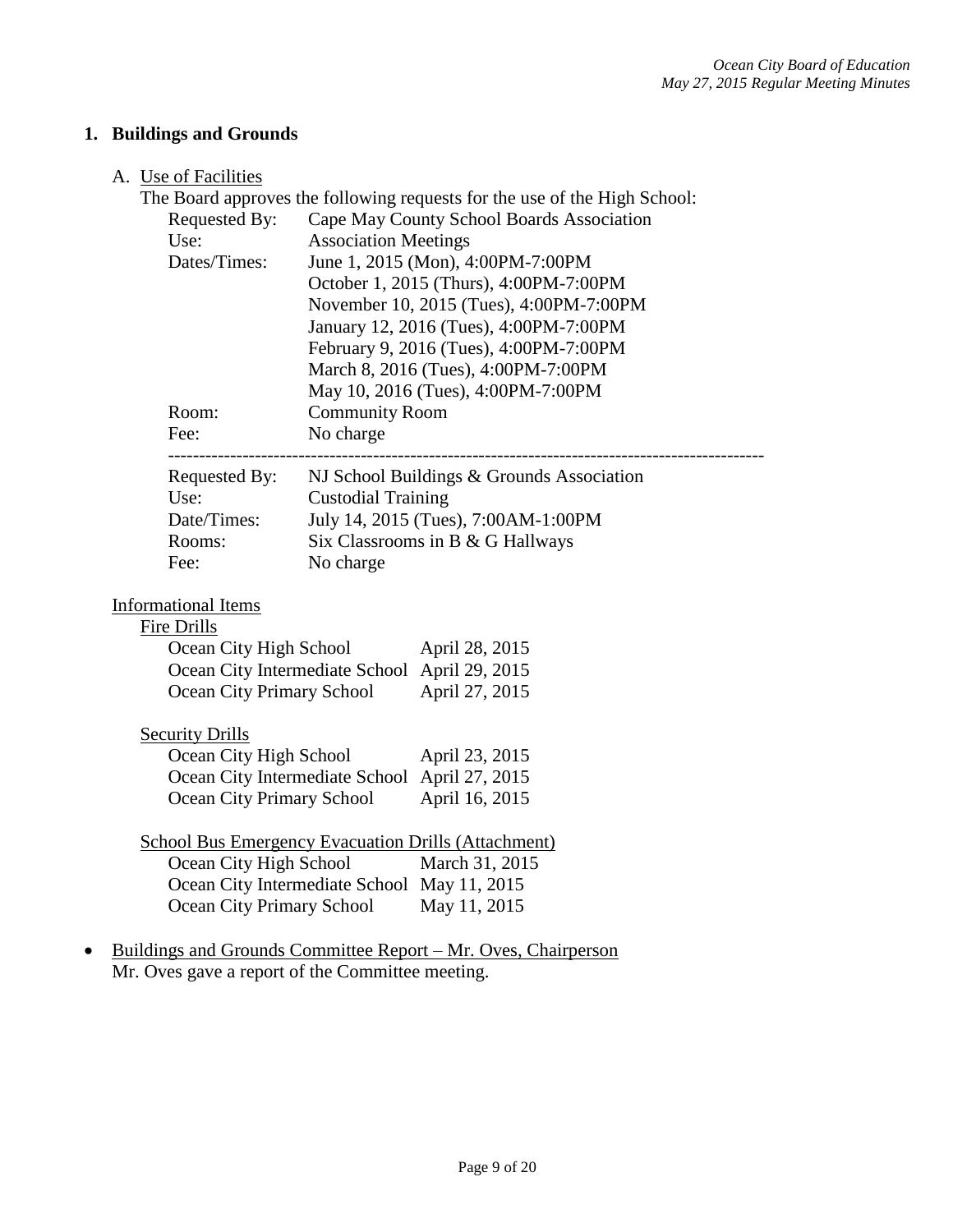### **2. Curriculum and Instruction**

#### A. Bilingual/ESL Plan

The Board approves the attached One Year ESL District Waiver Request for 2015-16 and authorizes submission to the New Jersey Department of Education.

B. New Jersey Department of Equivalency Application

The Board authorizes the District's submission of the Equivalency Application for N.J.A.C. 6A:5 under the TEACHNJ provisions regarding Educator Effectiveness and teacher evaluations. This application enables the School District to participate in the "Innovation Through Observation" pilot program, which is an alternate, but comparable, observation method for Highly Effective teachers.

- C. High School Field Trip Request The Board approves the attached High School Field Trip list.
- D. Vocational Technical Education Plan

The Board approves the Ocean City High School Vocational Technical Education Plan for the 2015-16 school year, which is for general education and special education students to participate in a shared time or full time basis with the Cape May County Vocational Technical School.

### E. Atlantic Cape Community College Agreement

The Board approves the Dual Credit Agreement between Atlantic Cape Community College and Ocean City High School for the following classes:

- ACCT130 Financial Accounting, 4 credits @ \$48 per credit
- BUSN101 Introduction to Business, 3 credits @ \$48 per credit
- ECON110 Principles of Economics I, 3 credits @ \$48 per credit
- ECON111 Principals of Economics II, 3 credits @ \$48 per credit

The Board approves the cost to be divided between the School District and the student in the amount of \$20 by the School District and the remaining \$28 by the student.

#### F. Textbook Adoption

The Board adopts the following new textbook for the 2015-16 school year.

 *Signing Naturally,* Level Units 7-12, K. Mikos, C. Smith, E. Lentz (Dawn Sign Press) 2014 for High School.

#### Informational Items

Out-of-School Suspension Reports for April 2015

 Curriculum and Student Affairs Committee Report – Mrs. McAlister, Chairperson Mrs. McAlister gave a report of the Committee meeting.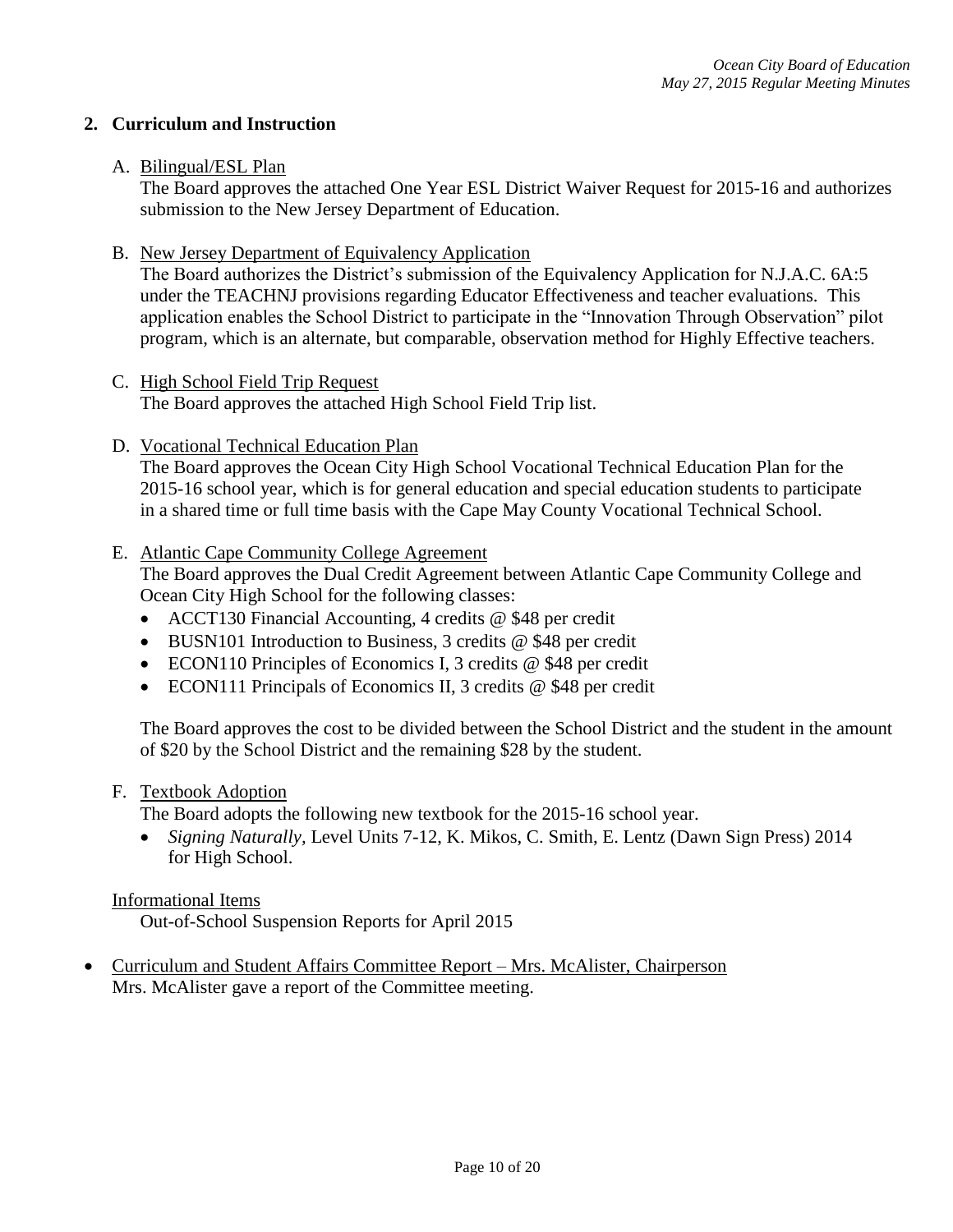## **3. Finance**

- A. Bill List (Attachment #3.A) The Board approves payment of bills for May 2015 in the amount of \$3,479,274.25.
- B. Secretary and Treasurer Reports (Attachment #3.B) The Board approves the Board Secretary's Monthly Financial Report and the Treasurer of School Funds' Reports for April 2015.
- C. Line Item Transfers (Attachment #3.C) The Board approves the revenue and appropriation transfers for April 2015.
- D. Travel & Expense Reimbursement (Attachment #3.D) The Board approves the May 2015 list of Board of Education Members and School District Staff travel and related expense reimbursements.
- E. Food Service Report (Attachment #3.E) The Board accepts the Food Service Monthly Finance Report for April 2015.
- F. Agreement to Deliver Food Service Commodities (Attachment #3.F) The Board approves the attached agreement with Paul's Commodity Hauling to deliver food service commodities effective September 1, 2015 – June 30, 2016.
- G. Memorandum of Understanding with Corbin City Board of Education (Attachment #3.G) The Board approves the Memorandum of Understanding with the Corbin City Board of Education for School Business Administrator services for the 2015-16 fiscal year:

| Computer Services/Supplies/Copying      | \$3,885.00  |
|-----------------------------------------|-------------|
| <b>Business Administrator</b>           | \$3,500.00  |
| <b>Assistant Business Administrator</b> | \$13,000.00 |
| Total                                   | \$20,385.00 |

H. Participation in Cooperative Pricing Program (Attachment #3.H) The Board approves the participation in the Ocean City Cooperative Pricing System #251COCCPS as follows:

WHEREAS, N.J.S.A. 40A:11-11(5) authorizes contracting units to establish a Cooperative Pricing System and to enter into Cooperative Pricing Agreements for its administration; and

WHEREAS, the City of Ocean City, hereinafter referred to as the "Lead Agency" has offered voluntary participation in a Cooperative Pricing System and established #251COCCPS for the purchase of goods and services; and

WHEREAS, on May 27, 2015, the governing body of the Ocean City Board of Education, County of Cape May, State of New Jersey duly considered participation in a Cooperative Pricing System #251COCC for the provision and performance of goods and services; and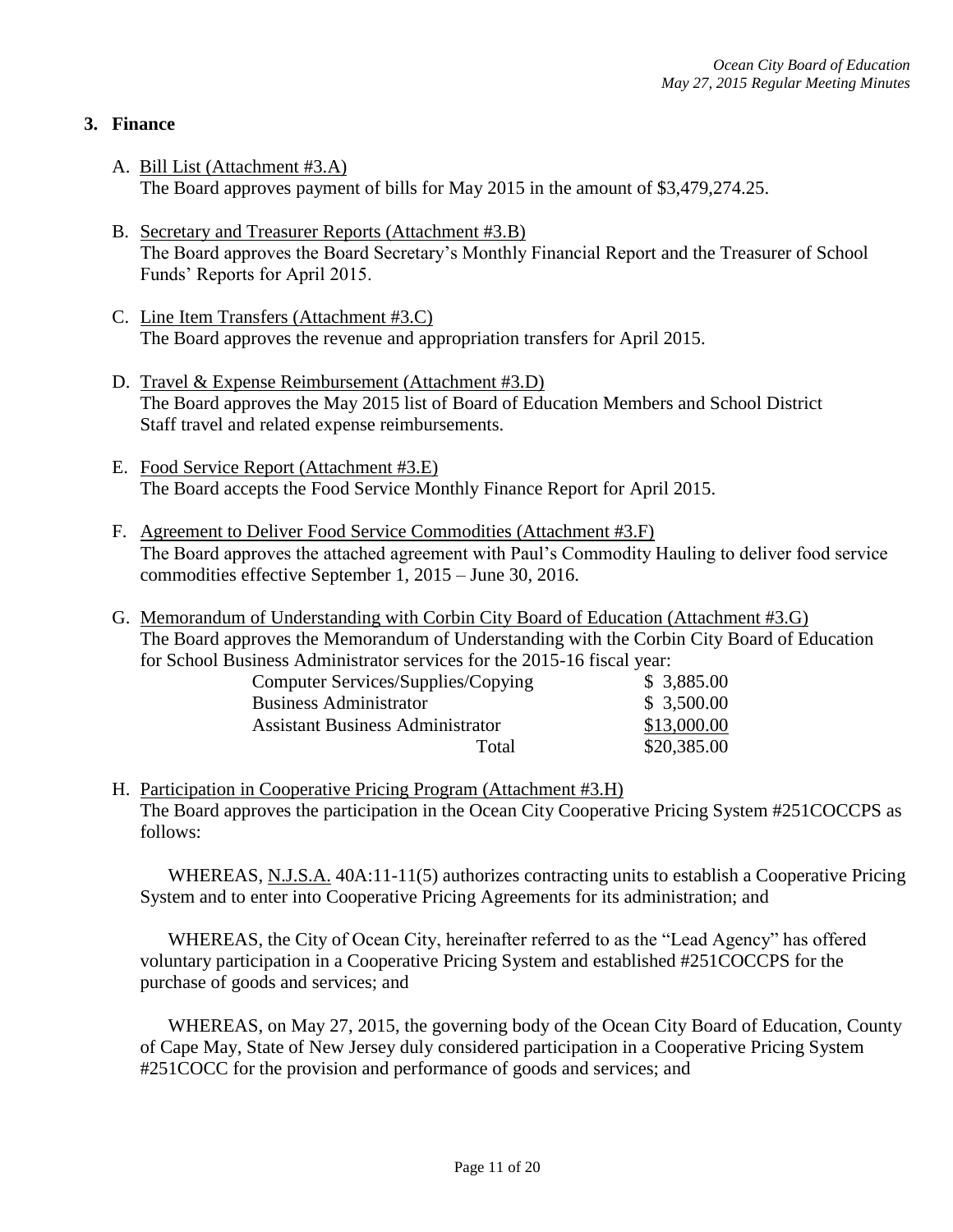NOW, THEREFORE BE IT RESOLVED by the Ocean City Board of Education of Ocean City, NJ that this resolution shall be known and may be cited as the Cooperative Pricing Resolution of Ocean City Board of Education, pursuant to the provisions of N.J.S.A. 40A:11-11(5), the Ocean City Board of Education is hereby authorized to enter into a Cooperative Pricing Agreement #251COCC with the "Lead Agency" and

BE IT FURTHER RESOLVED that the "Lead Agency" shall be responsible for complying with the provisions of the Local Public Contracts Law, N.J.S.A. 40A:11-1 et seq. and all other provisions of the revised statues of the State of New Jersey.

- I. Cape May County Special Services School District Agreement for Transportation Services The Board approves the 2015-16 Shared Services Transportation Contract with the Cape May County Special Services School District on an as needed basis.
- J. Tuition Contract Agreement

The Board approves the Tuition Contract Agreement for the 2015-16 school year with the Cape May County Technical School District for four regular full time students in the amount of \$7,646 per student, including a tuition adjustment due to the Technical School of \$7,439 for the 2013-14 school year.

K. Cooperative Bidding Program

The Board authorizes the participation in the Educational Data Services, Inc. Cooperative Purchasing Program for the 2015-16 school year at a cost of \$6,600 for the licensing and maintenance fee.

L. Review of ASSA, DRTRS and EXAID Report for 2012-13 (Attachment #3.L)

The Board accepts the NJ Office of Fiscal Accountability and Compliance report of enrollment data used for the Application for State School Aid (ASSA), District Report of Transported Students (DRTRS) as of October 15, 2012. It is noted that this review also included the Extraordinary Aid (EXAID) application for FY 2012-13. It is also noted that FY 2012-13 state aid payments will not be adjusted by the findings in this report. One exception was noted that the district incorrectly reported the number of Limited English Proficient Students. The Board also accepts the attached corrective action plan.

M. Athletic Trainer\*

The Board approves Rothman Institute/AtlantiCare for a full time Athletic Trainer for the Ocean City School District from July 1, 2015 through June 30, 2016 at a cost of \$70,292.45.

#### *Motion carried with the following vote of nay: Mr. Oves.*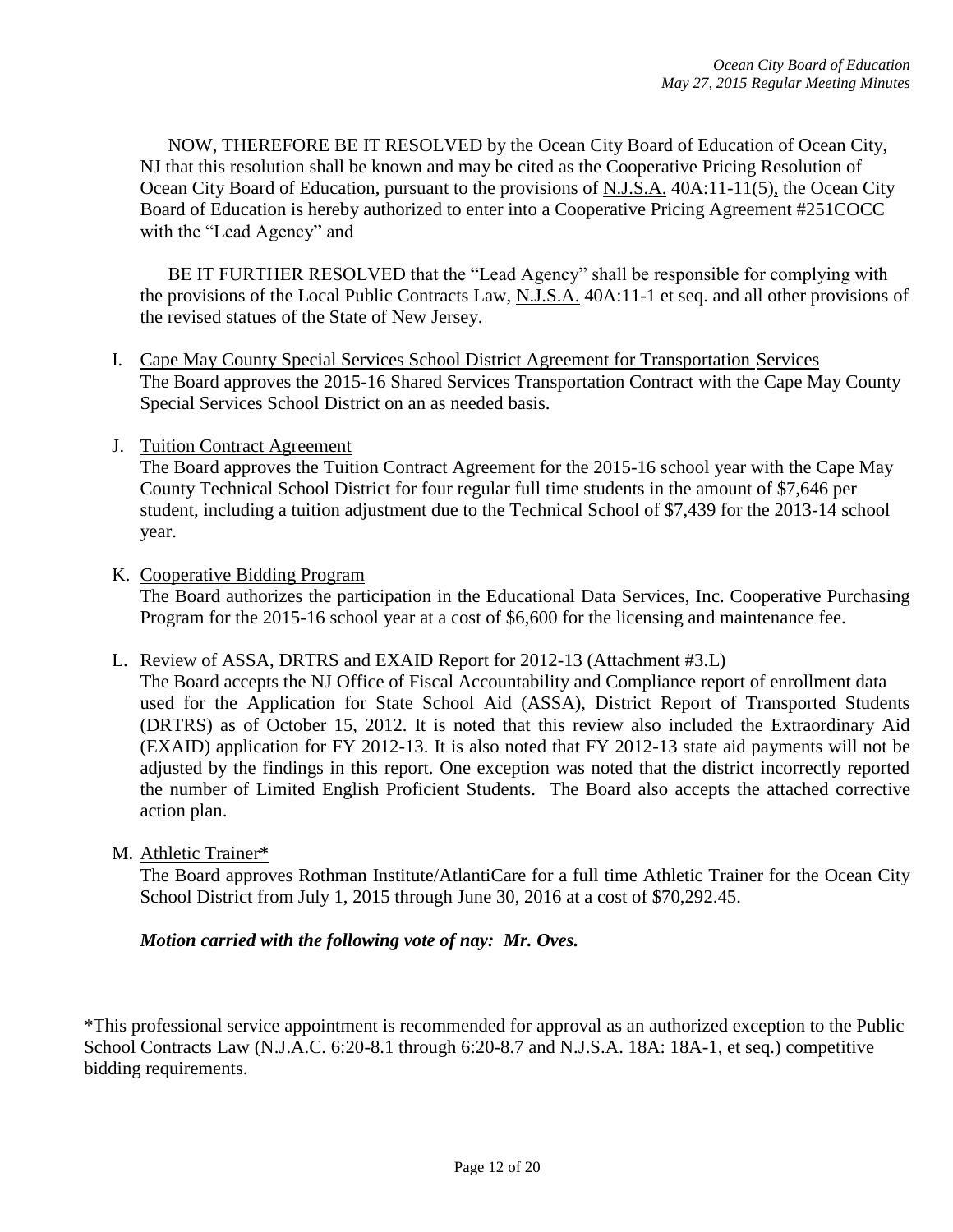### N. Bid Award – High School Dome Refinishing

The Board awards the base bid for the High School Dome Painting Project to 3R Painting and Contracting of Neptune, New Jersey in the amount of \$38,900. A list of all bids received is found below:

| <b>Bidder</b> | <b>Base-</b><br><b>Bid</b> |
|---------------|----------------------------|
| Dowco         |                            |
| Painting -    |                            |
| Newfield,     |                            |
| NJ            | \$79,285                   |
| 3R Painting   |                            |
| and           |                            |
| Contracting   |                            |
| - Neptune,    |                            |
| NJ            | \$38,900                   |
| Noble         |                            |
| Roofing and   |                            |
| Sheet Metal   |                            |
| - Richboro,   |                            |
| PА            | \$44,745                   |

- O. Payment Application #8 to Thermal Piping (Attachment #3.O) The Board approves payment Application #8 in the amount of \$82,560.99 to Thermal Piping for the Ocean City High School HVAC Mechanical Project as certified by the Board Engineer.
- **4. Personnel** (All motions are upon Superintendent's recommendation:)
	- A. Substitutes (Attachment #4.A)

The Board approves the attached criminal history approved/HIB trained substitutes for the 2014-15 school year.

- B. Revised Leave of Absence District Supportive Staff (Attachment #4.B) The Board approves employee #2393, a revised paid leave of absence, effective April 30, 2015 through May 15, 2015 and a revised FMLA unpaid leave of absence, effective May 18, 2015 through June 12, 2015, and an unpaid FMLA/NJFLA leave of absence, effective June 15, 2015 through June 30, 2015.
- C. Leaves of Absence District Supportive Staff (Attachment #4.C)

The Board approves the following District supportive staff leaves of absence: Employee #0730 a paid leave of absence, effective May 18, 2015 through ½ day May 19, 2015, and an unpaid FMLA leave of absence, effective ½ day May 19, 2015 through on or before June 30, 2015.

Employee #2522, a paid leave of absence, effective May 28, 2015 through June 30, 2015.

Employee  $\#2763$ , a paid leave of absence, effective June 18, 2015 through  $\frac{1}{2}$  day June 19, 2015, and an unpaid FMLA leave of absence, effective ½ day June 19, 2015 through June 30, 2015.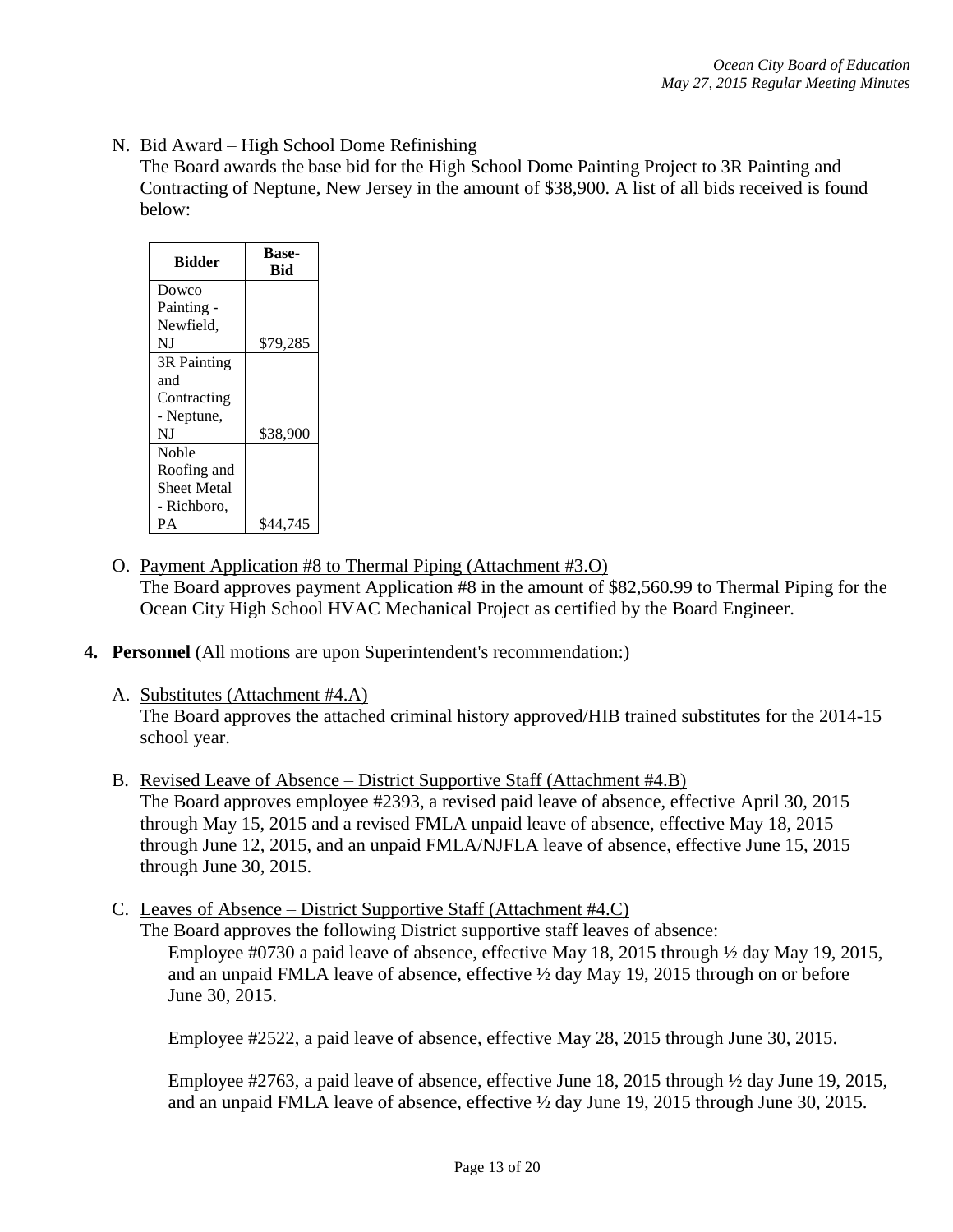- D. Revised Leave of Absence High School Supportive Staff (Attachment #4.D) The Board approves employee #3394 a revised paid leave of absence, effective ½ day April 20, 2015 through May 12, 2015, a revised unpaid FMLA leave of absence, effective May 13, 2015 through June 18, 2015, and a revised unpaid FMLA/NJFLA leave of absence effective June 19, 2015 through June 30, 2015.
- E. District Supportive Staff Resignation The Board accepts the resignation of Patricia Henry, Special Education Aide, effective as of July 1, 2015.
- F. High School Certificated Staff Retirement The Board accepts with deep regret the retirement of John Myers, Teacher of Science, effective as of July 1, 2015.
- G. District Summer Craftsman Help The Board approves William Nickles, as the substitute summer craftsman, effective June 25, 2015 through August 31, 2015, at \$17 per hour, not to exceed 250 hours.
- H. High School Summer Employment and Stipend The Board approves Brent Earl, for summer 2015 curriculum writing/professional development/ departmental work for gaming, at a stipend of \$30 per hour, not to exceed 6 hours.
- I. Homebound Instructors

The Board approves the School District's certificated staff and substitute certificated teachers as homebound instructors, based on their availability and on an as needed basis, for summer 2015 and the 2015-16 school year, at a rate of \$30 per hour.

J. Employment Contract (Attachment #4.J) WHEREAS, the Ocean City Board of Education ("Board") desires to maintain Dr. Kathleen Taylor in the position of Superintendent;

WHEREAS, the Board previously adopted a resolution on June 25, 2014 that renewed Dr. Taylor's employment as its Superintendent for an additional term of five (5) additional years;

WHEREAS, the Board and Dr. Taylor engaged in good faith negotiations for a new employment contract for Dr. Taylor to remain in the position of Superintendent, and that would be effective July 1, 2015 through June 30, 2020;

WHEREAS, pursuant to N.J.S.A. 18A:7-8(j) and N.J.A.C. 6A:23A-3.1(a), the Board forwarded the proposed Employment Contract for Dr. Taylor to the Cape May County Interim Executive County Superintendent for approval, and has received written approval and notice from the Cape May County Interim Executive County Superintendent that the Contract of Employment for Dr. Taylor is in compliance with the Fiscal Accountability, Efficiency and Budgeting Regulations;

IT IS HEREBY RESOLVED that the Board approves and adopts the Contract of Employment for Dr. Kathleen Taylor as Superintendent, consistent with the terms and conditions set forth therein.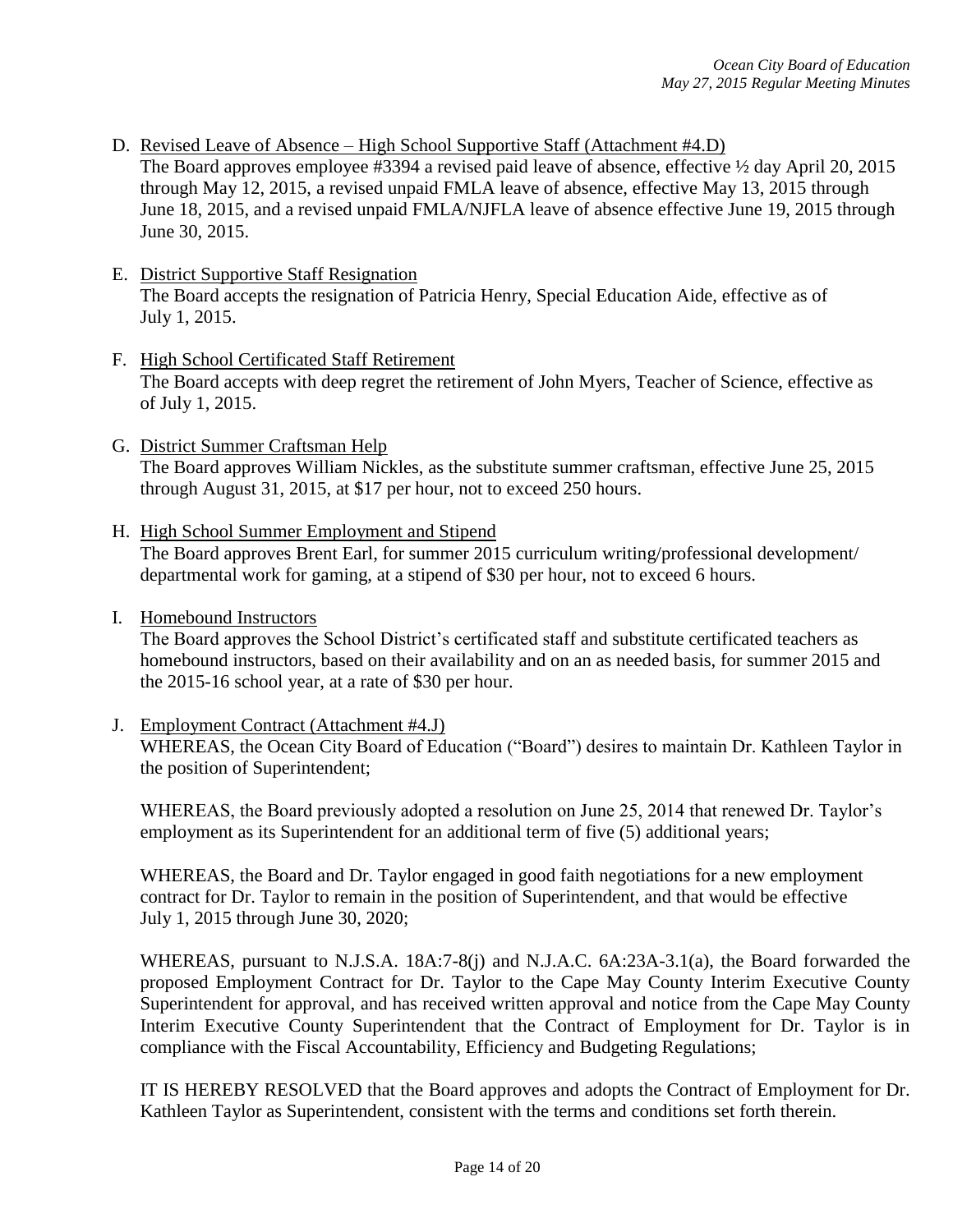K. Abolishment of Position, Change of Title, Adoption of Job Descriptions and Organizational Chart (Attachment #4.K)

WHEREAS, N.J.S.A. 18A:28-9 provides that a Board of Education may "reduce the number of teaching staff members employed in the district whenever, in the judgment of the School Board, it is advisable to abolish any such positions for reasons of economy or because of reduction in the number of pupils or of change in the administrative or supervisory organization of the School District or for other good cause;"

WHEREAS**,** for reasons of change in the administrative or supervisory organization the following existing full time employee ("FTE") position is recommended for abolishment: Director of Pupil Services;

WHEREAS**,** based foregoing and information provided by the Superintendent, the Ocean City Board of Education finds it advisable to reduce the total number of positions in the School District for the 2015-16 school year through a reduction in force;

IT IS HEREBY RESOLVED by the Ocean City Board of Education, upon recommendation of the Superintendent, as follows:

- 1. That the Director of Pupil Services is hereby eliminated as a result of a reduction in force;
- 2. That the title for the position of Curriculum Director for Humanities and Secondary Education be changed to Director of Academic Services, and the new job description for the position of Director of Academic Services is hereby adopted and approved;
- 3. That the title for the position of Director of Special Services be changed to Director of Student Services, and the new job description for the position of Director of Student Services is hereby adopted and approved; and
- 4. That the revised organizational chart for the Ocean City School District is hereby adopted and approved.
- L. High School Co-Curricular Sponsors and Stipends (Attachment #4.L) The Board approves the attached High School co-curricular sponsors and stipends for the 2015-16 school year.
- M. High School Coach and Stipend The Board approves Ryan Clark, Boys' Assistant Swimming coach for the 2015-16 school year, at a stipend of \$5,135.00.
- N. Extension Program Faculty

The Board approves the following High School faculty assigned to the Extension Program for the 2015-16 school year:

Margaret Corcoran Teacher-In-Charge Eric Grimley Teacher

O. District Intern/Practicum Placement

The Board approves the following District intern/practicum placement for 2015-16: Stockton University Name: Lauren Hauck Placement: Vicki Scheetz, School Social Worker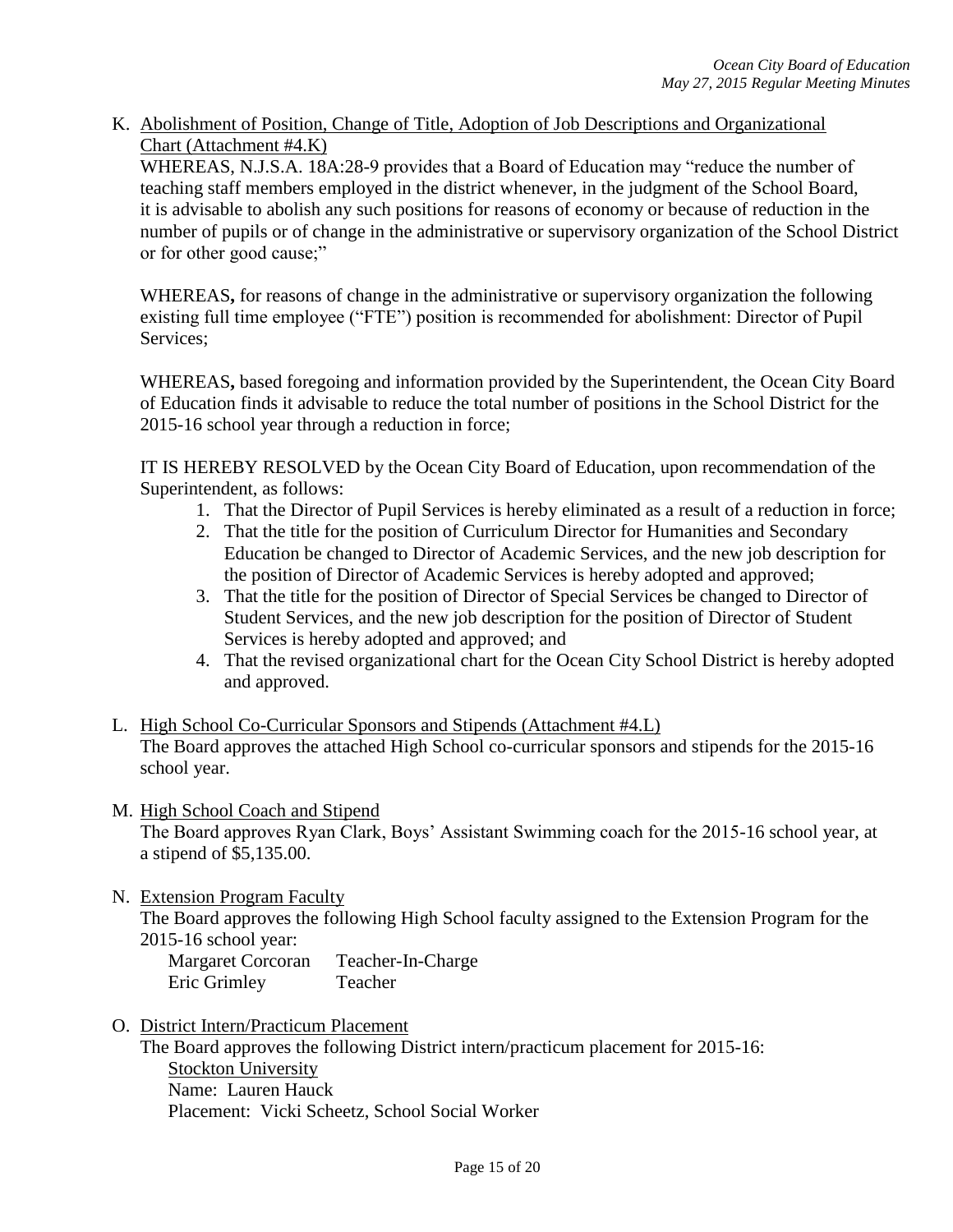P. High School Student Teaching Placement

The Board approves the following High School student teacher placement for fall/winter 2015-16: Liberty University Name: Amanda Paone Placement: Patricia Kelly

 Negotiations Committee Report – Mr. Bauer, Chairperson No report.

### **5. Policy**

A. Policy –  $2<sup>nd</sup>$  Reading

The Board approves the following replacements, additions and/or deletions to the Board Policy and/or Regulation Manuals.

- New Policy 8635 Pupil Transportation Vehicles and School Buses
- B. Bylaw  $2<sup>nd</sup>$  Reading

The Board approves the following replacements, additions and/or to the Board Bylaws.

- New Bylaw 0149 Dress and Grooming
- Policy Committee Report Ms. Gallelli-Keyes, Chairperson Ms. Gallelli-Keyes gave a report of the Committee meeting.

### **6. Public Relations**

• Public Relations Committee Report – Mr. Raymond Clark, Chairperson No report.

### *Motion by Mr. Bauer, seconded by Ms. Gallelli-Keyes, the Board of Education (Ocean City Representatives) approved the following Superintendent's recommendations by "roll call vote."*

### **G. AGENDA - ANNUAL SCHOOL YEAR APPROVAL**

47. Designation of Solicitor of the Board of Education\* **(Ocean City Representatives Only)** The Board approves the firm of McCrosson and Stanton, P.A. and the designation of Michael Stanton as Board Solicitor in the amount of \$36,000, for the 2015-16 school year. The hourly rate for "Additional Compensation" is \$140 per hour.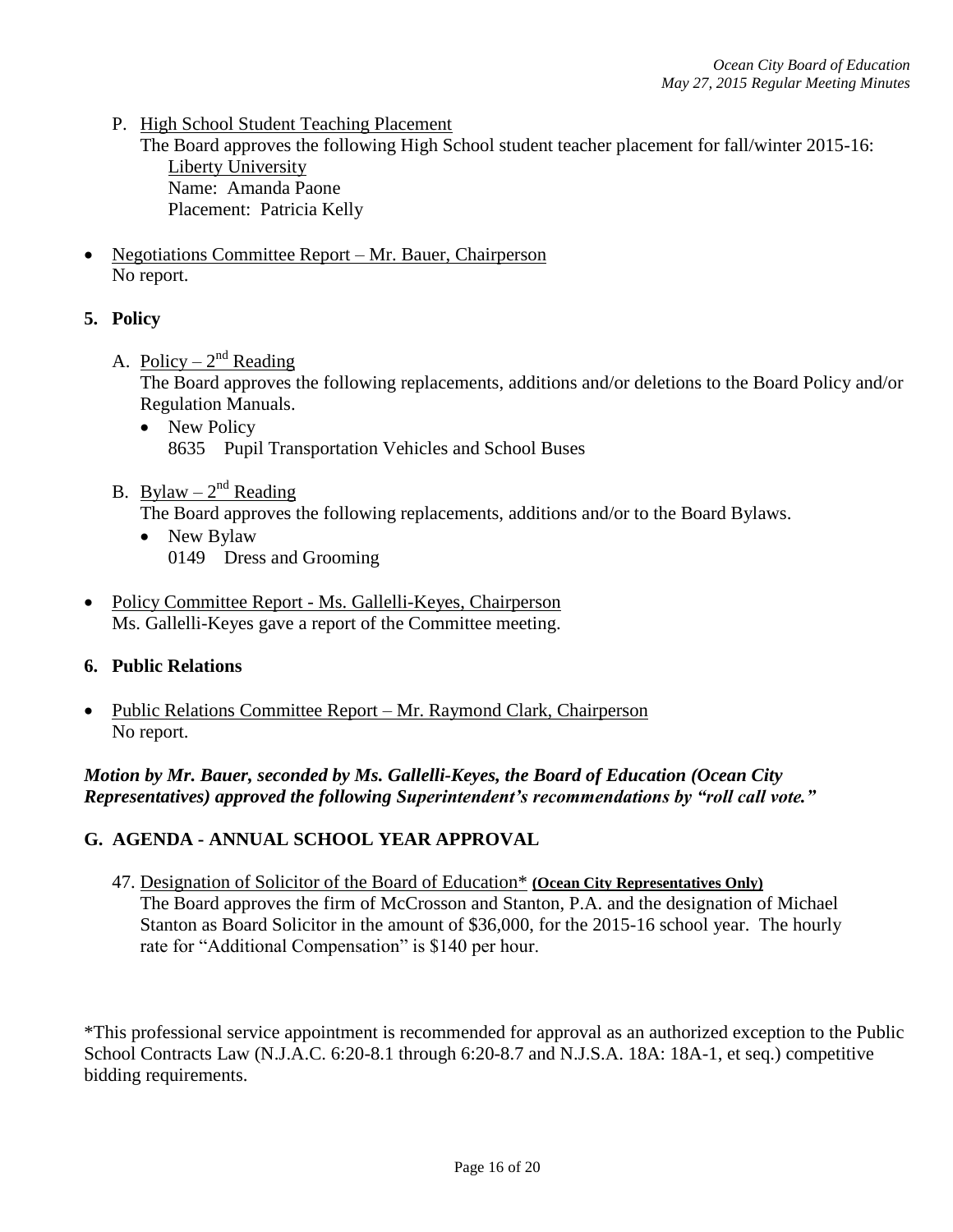### **1. Buildings and Grounds**

#### B. Dual Use Classrooms **(Ocean City Representatives Only)**

The Board approves the dual instructional use for the following classrooms for the 2015-16 school year and authorizes the School District to request approval from the New Jersey Department of Education:

Primary School Room 401 - Basic Skills Instruction / Basic Skills Room 403 - ESL / ESL

Intermediate School Room 411 - Reading / Physical Therapy

### **2. Curriculum and Instruction**

- G. Course Descriptions Intermediate & Primary Schools **(Ocean City Representatives Only)** The Board adopts the attached Intermediate and Primary School Course Descriptions for the 2015-16 school year.
- H. Intermediate School Field Trip Request **(Ocean City Representatives Only)** The Board approves the attached Intermediate School Field Trip list.
- I. Primary School Field Trip Request **(Ocean City Representatives Only)** The Board approves the attached Primary School Field Trip list.
- J. Harassment, Intimidation and Bullying (HIB) Case Findings **(Ocean City Representatives Only)** The Board adopts and approves Harassment, Intimidation and Bullying (HIB) Case Findings as reported in the attached.

#### **3. Finance**

P. Payment Application #2 to 3R Painting & Contracting Corp. (Attachment #3.P) **(Ocean City Representatives Only)**

The Board approves payment Application #2 in the amount of \$113,141.00 to 3R Painting and Contracting Corporation for the Primary School Renovations Project as certified by the Board Engineer.

- Q. Change Order #2 Primary School Renovations (Attachment #3.Q) **(Ocean City Representatives Only)** The Board approves Change Order #2 to 3R Painting and Contracting Corp. of a credit of \$34,123.00 for elimination of sections of tapered insulation in lieu of flat insulation.
- R. Quoted Transportation Contract **(Ocean City Representatives Only)** The Board approves the 2014-15 quoted transportation contract with Senior Transportation for transportation of one Ocean City resident student from Cold Spring (Cape May) to the Primary School in the amount of \$270 per diem beginning May 14, 2015 to June 19, 2015 on Route No. OCPSCLDSP.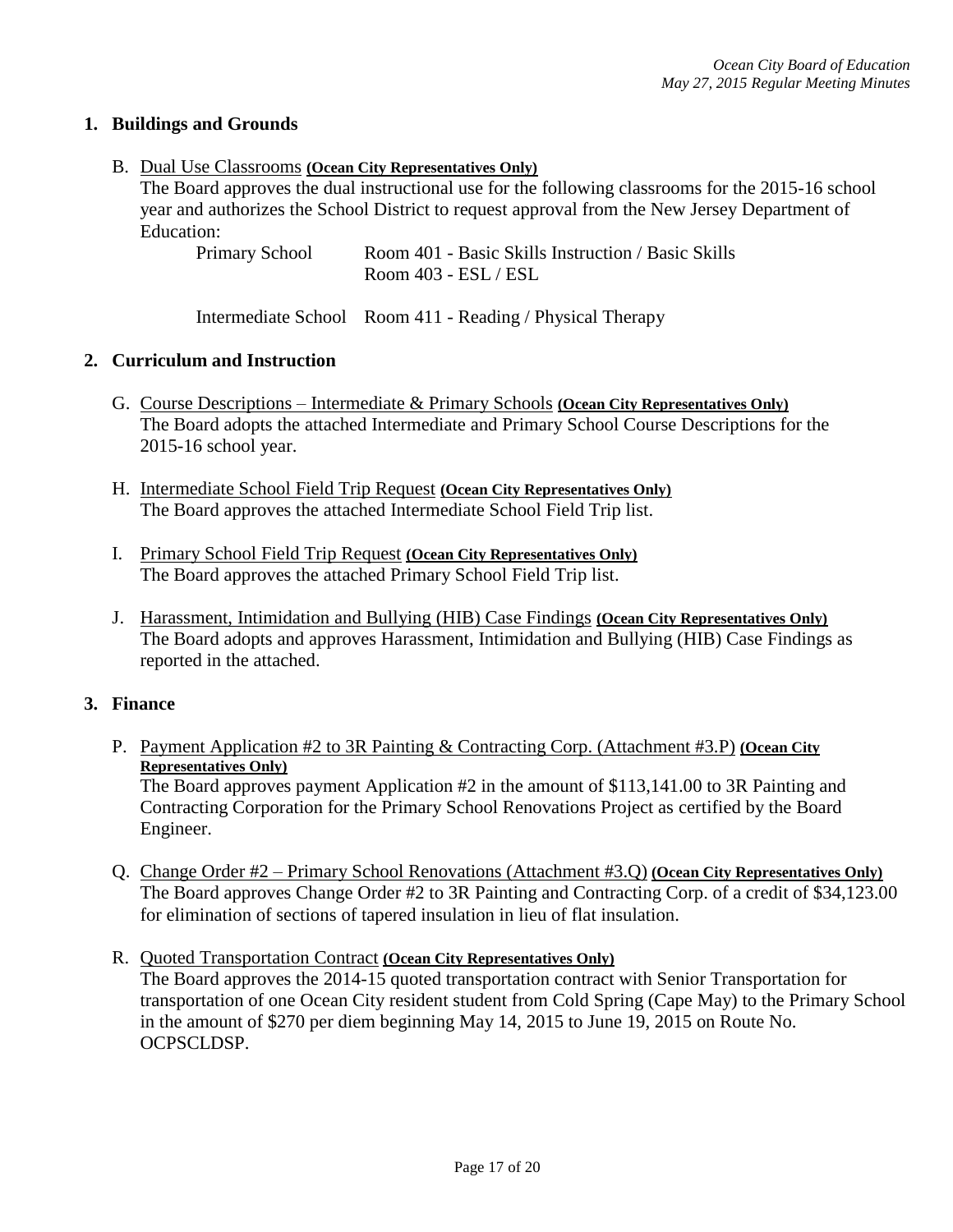#### **4. Personnel** (All motions are upon Superintendent's recommendation:)

Q. Leave of Absence – Intermediate School Certificated Staff (Attachment #4.Q) **(Ocean City Representatives Only)**

The Board approves employee #1374, a paid leave of absence, effective June 3, 2015 through June 30, 2015.

R. Leave of Absence – Intermediate School Supportive Staff (Attachment #4.R) **(Ocean City Representatives Only)**

The Board approves employee #1982, a paid leave of absence, effective June 26, 2015 through on or before September 26, 2015.

S. Revised Leave of Absence – Intermediate School Supportive Staff (Attachment #4.S) **(Ocean City Representatives Only)** 

The Board approves employee #2006, a revised unpaid FMLA/NJFLA leave of absence, effective May 4, 2015 through May 22, 2015.

### T. *Item Removed*

- U. Intermediate School Certificated Staff Retirement **(Ocean City Representatives Only)** The Board accepts with deep regret the following retirement: Judy Dickens, Teacher of Art, effective as of July 1, 2015 Kathryn Johnson, Elementary School Teacher, effective as of July 1, 2015 Debra Whitaker-Volturo, Elementary School Teacher, effective as of July 1, 2015
- V. Intermediate School Certificated Staff Resignation **(Ocean City Representatives Only)** The Board accepts the resignation of Mary Kathryn Merz, Teacher of English, effective as of July 1, 2015.
- W. Intermediate and Primary Schools' Summer Employment and Stipends (Attachment #4.W) **(Ocean City Representatives Only)**

The Board approves the attached summer 2015 curriculum writing/professional development/ departmental work.

- X. Intermediate and Primary Schools' Co-Curricular Sponsors and Stipends (Attachment #4.X) **(Ocean City Representatives Only)** The Board approves the attached Intermediate and Primary Schools' co-curricular sponsors and stipends for the 2015-16 school year.
- Y. Intermediate School Summer Observation Hours Placement **(Ocean City Representatives Only)** The Board approves the following Intermediate School observation hours placement for summer 2015: LaSalle University Name: Anna Gordon Placement: Matthew Lane, Elementary School Teacher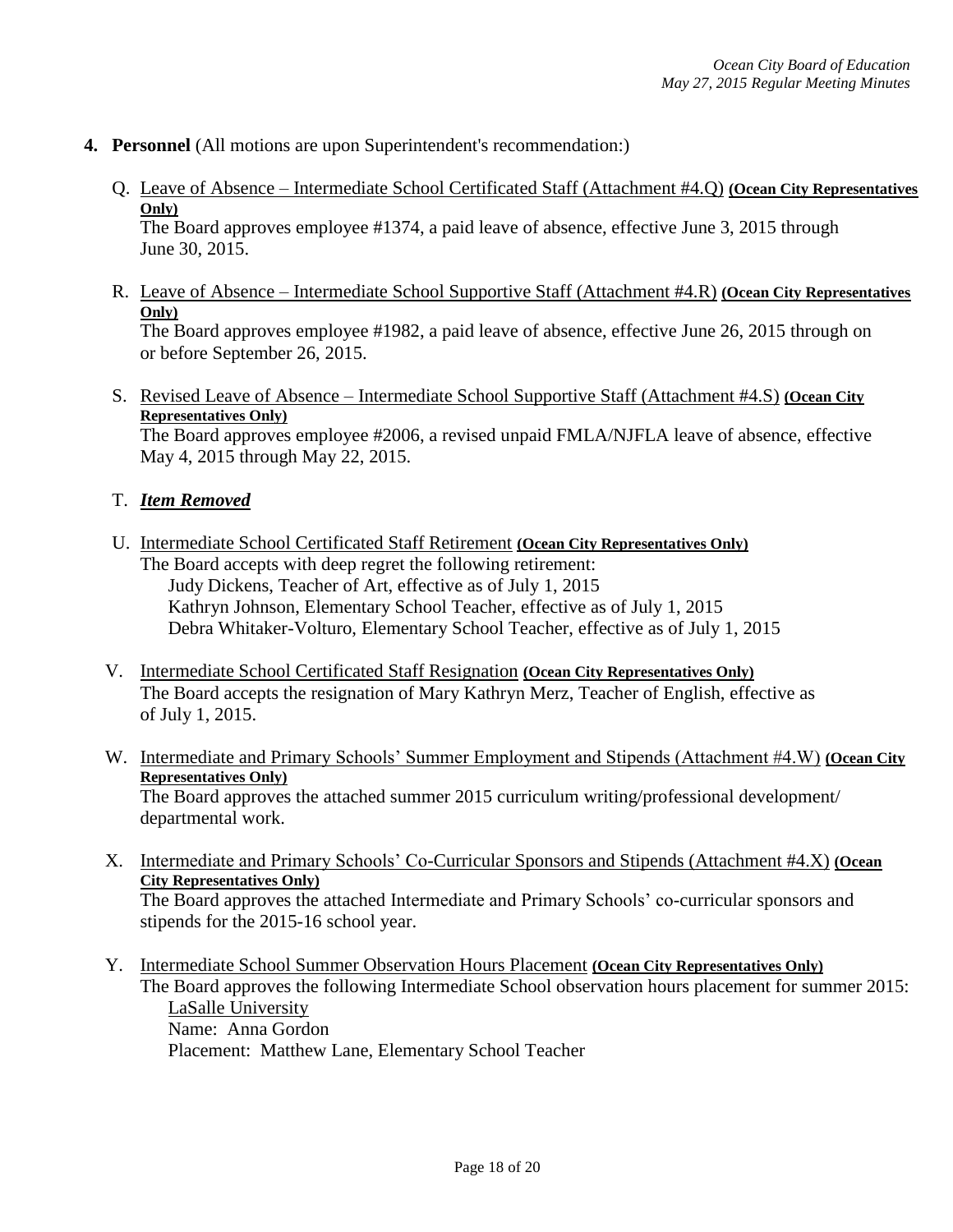Z. Intermediate School Student Teacher Placement **(Ocean City Representatives Only)** The Board approves the following Intermediate School student teacher placements for the fall/winter 2015-16 school year:

Stockton University Name: Alia Suthard Placement: Christine Robbins-Franckle, Elementary School Teacher

#### AA. Intermediate School Fieldwork Placement **(Ocean City Representatives Only)**

The Board approves the following Intermediate School fieldwork placement for the fall/winter 2015-16 school year: Stockton University Name: Jennifer Super Placement: Frank LaSasso, IV, Teacher of Mathematics

BB. Primary School Student Teacher Placements **(Ocean City Representatives Only)** The Board approves the following Primary School student teacher placements for the fall/winter 2015-16 school year: Stockton University

Name: Taylor Reeves Placement: Carrie Merritt, First Grade Teacher

#### **APROVAL OF MINUTES:**

Motion by Mr. Bauer, seconded by Ms. Gallelli-Keyes, and carried unanimously by roll call vote, the Board of Education approved the minutes of the Regular Meeting/Public Hearing and Executive Session for April 29, 2015 as presented.

#### **UNFINISHED BUSINESS:**

There was no Unfinished Business.

#### **NEW BUSINESS:**

The Board accepts the resignation of Board Member Raymond Clark effective May 14, 2015.

#### **PUBLIC COMMENTS:**

There were no public comments.

#### **BOARD COMMENTS:**

Student Representatives' comments included: Thanked the Board for allowing them to be part of the process.

Board Members' comments included: Thanks to Dr. Taylor for returning as Superintendent; thanks to the Student Representatives for their contributions and thanks to everyone who helped with the After Prom event.